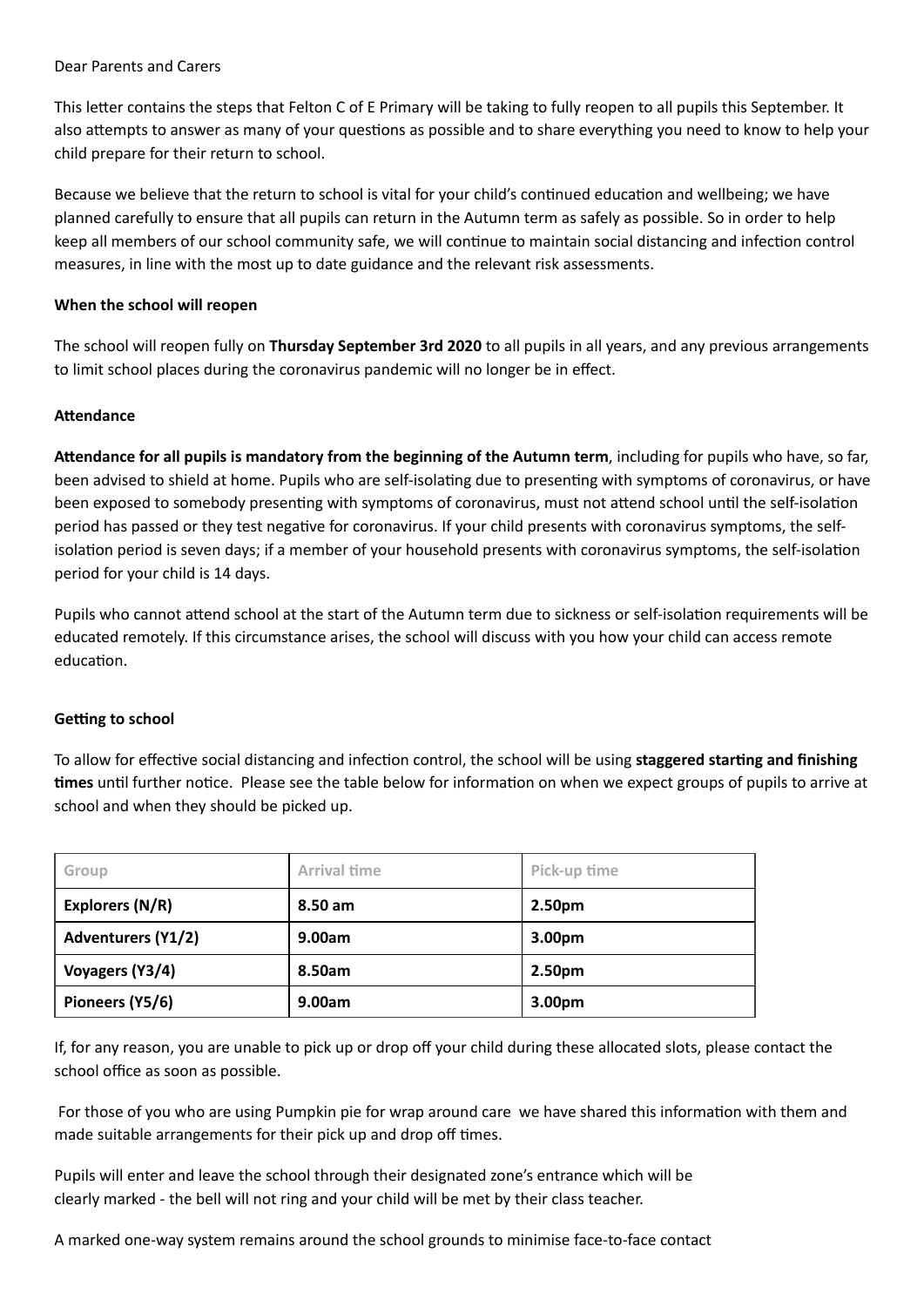between parents and pupils entering and leaving school. If you are dropping off children in different zones we ask that you loop back around for the second drop off or collection using the one way system to avoid bottlenecks on the yard. Please also remember that the exit is through the car park and gates which remain open to visitors. Staff will not be arriving or leaving at pick up or drop off times.

# **Infection control and social distancing measures as of September**

It is vital that we maintain infection control and social distancing measures when we welcome back all pupils and staff from the start of the Autumn term. To ensure everyone's safety, we will be ensuring the following as part of our risk management plan:

- Anyone who is unwell and displaying symptoms of coronavirus will be asked to stay at home for seven days
- Robust hand and respiratory hygiene practices will be encouraged and enforced
- Enhanced cleaning will be undertaken as necessary, including cleaning any frequently touched surfaces throughout the day
- The NHS 'Test and Trace' system will be actively used and followed
- Limitations will be placed on the number of people staff and pupils encounter during the school day
- Large gatherings will be avoided, e.g. assemblies and collective worship
- Pupils will be grouped together in their class bubbles and asked to remain in these groups
- Contact between groups will be avoided
- Classrooms will be arranged to allow for social distancing and where possible desks will be arranged to minimise face-to-face interaction between pupils.
- Pupils will be asked to remain at least two metres away from members of staff, where practical

Should any of the above protective measures change at any time, including the need to close the school due to a local lockdown, we will contact you via email as soon as possible.

# **If your child becomes unwell**

If your child becomes unwell at school and develops a new, continuous cough, a high temperature, or a loss of, or change in, their normal sense of smell or taste, they will be sent home immediately. They will be helped to self-isolate within the school and supervised until they can be collected. The school will contact you via telephone as soon as possible should your child need to go home.

If we do not have your up-to-date contact details, please contact the school office as soon as possible to notify us of any changes.

If your child becomes unwell at home and is presenting with symptoms of coronavirus (listed above), we ask that your child does not attend school and instead stays at home for the next seven days or until they test negative for coronavirus. **We encourage all parents whose child is presenng with coronavirus symptoms to get their child tested and, where required, their family.**

Please contact the school office via telephone before 8:30am to notify us that your child will not be attending. We also ask that you notify the school office as soon as possible with the results of any coronavirus tests your child has undertaken.

# **How pupils will be grouped**

Consistent groups will be in place when pupils return to school at the start of the Autumn term.. Keeping to strict group arrangements will help us to reduce the number of people who will be asked to self-isolate, should a member of the group become ill with coronavirus.

From September, pupils will be grouped using whole-class groups of no more than 30 pupils until further notice. **Groups will not mix, including during break mes and lunchmes.**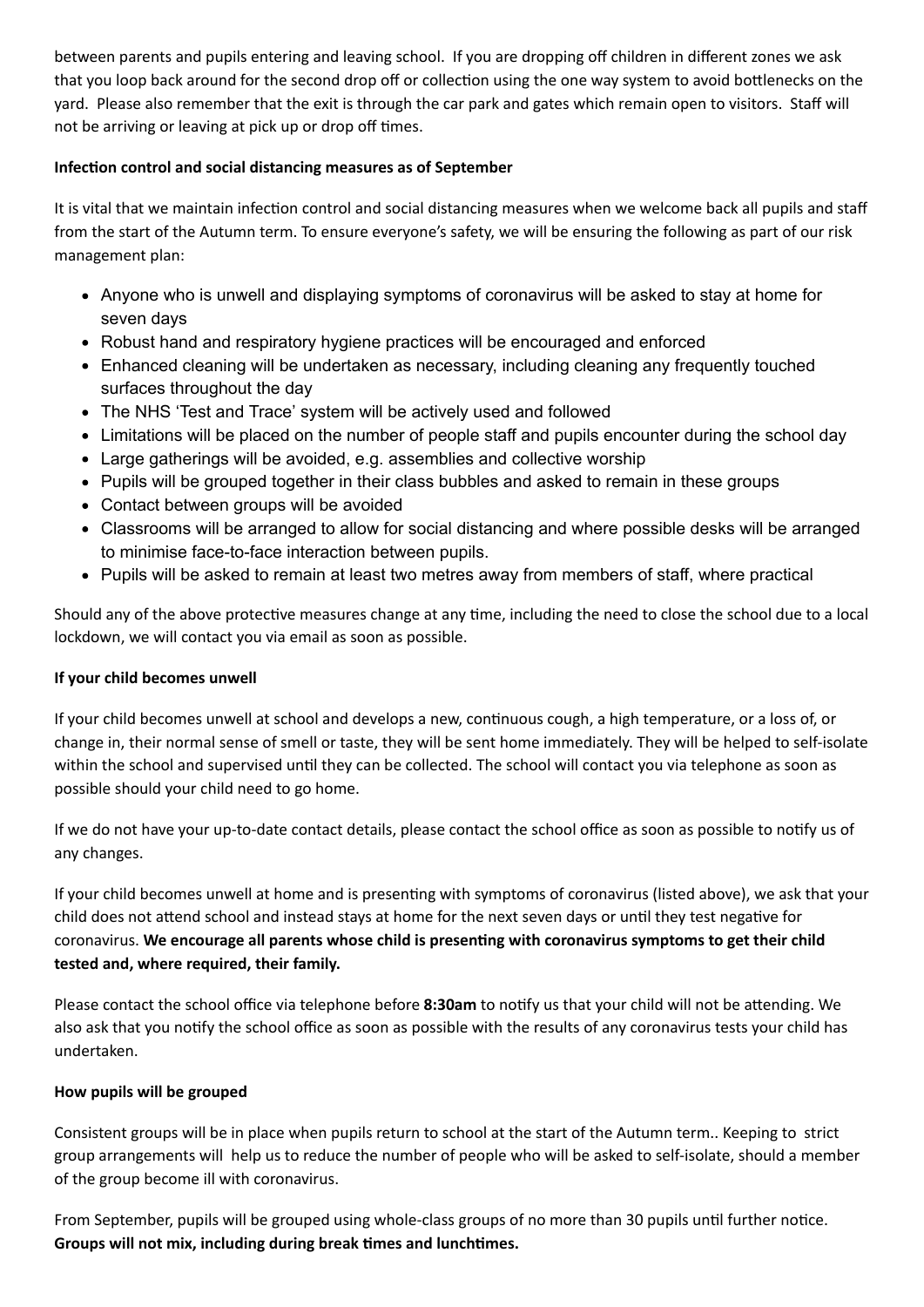Should any of the above group arrangements change at any time, the school will notify you via email as soon as possible, as this may affect your child's arrival and departure times.

### **Staff** organisation from September 2020

| Class groups                 | <b>Staff</b>                                                         |  |
|------------------------------|----------------------------------------------------------------------|--|
| <b>Explorers</b><br>Nurs/Rec | Sophea Pounder, Joanne Murray, Lewis Shaw                            |  |
| <b>Adventurers</b><br>Yr1/2  | Richard Pearson, Vanessa Robshaw, Isabelle Ashton-<br>Gibson         |  |
| <b>Voyagers</b><br>Yr3/4     | Lara Paisley Jane Leithead, Kerry Dixon, Sarah Hunter,<br>Jane White |  |
| <b>Pioneers</b><br>Yr5/6     | Nicola Gamston, Jane Leithead                                        |  |

We are delighted to welcome back Mrs Nicola Gamston from maternity leave - she will return to the Pioneer's class from Monday to Thursday. We are also very pleased that Ms Jane Leithead will be staying with us for another year. She will teach across Key Stage 2 (Voyagers and Pioneers) and in order to expand our current leadership, will also **take on the role of Deputy Headteacher in school for the next academic year.**

#### **Curriculum**

We are aware that children returning to school will all have individual fears and worries and be at different stages academically. Our focus in the first few weeks will be to establish where children are in their learning so that we can best plan for their needs. Please also be assured that looking after your children's wellbeing will remain paramount.

We know that children who feel safe and happy in school learn best and we will work extra hard to provide opportunities to explore their feelings about being back at school, re-establish routines and remind them how much fun learning in school can be! We will ensure that all children, whatever their starting point in September, will be supported to transition back into full time school. As always, we will tailor our curriculum and teaching to meet the needs of the individual, both emotionally and academically.

#### **Supporting pupils with SEND**

We understand that some pupils with complex needs may find this transition back into school and a new routine particularly challenging or stressful. To help support pupils with SEND transition back into school, the Headteacher(SENCO) and class teachers will meet to discuss the individual arrangements for your child.

Please do not hesitate to contact the school office in the first instance should you have any concerns specific to your child's needs in preparation for their return in the Autumn term.

Given the current situation our school key development priorities remain completely relevant and therefore unchanged.

#### **Key Priority 1**

**'The connued provision of an innovave, inclusive and creave curriculum both indoors and out, underpinned by** the highest quality teaching and assessment to ensure that every child achieves and sustains outstanding academic, **personal and spiritual development'**

#### **Key Priority 2**

**'Effective leadership from the Head teacher, staff and Governors ensures that clarity of vision, high expectations driven** by rigorous monitoring and evaluation and supported by highly efficient organisational systems continues to **provide a safe environment which enables all pupils and staff to excel.'**

#### **Online learning**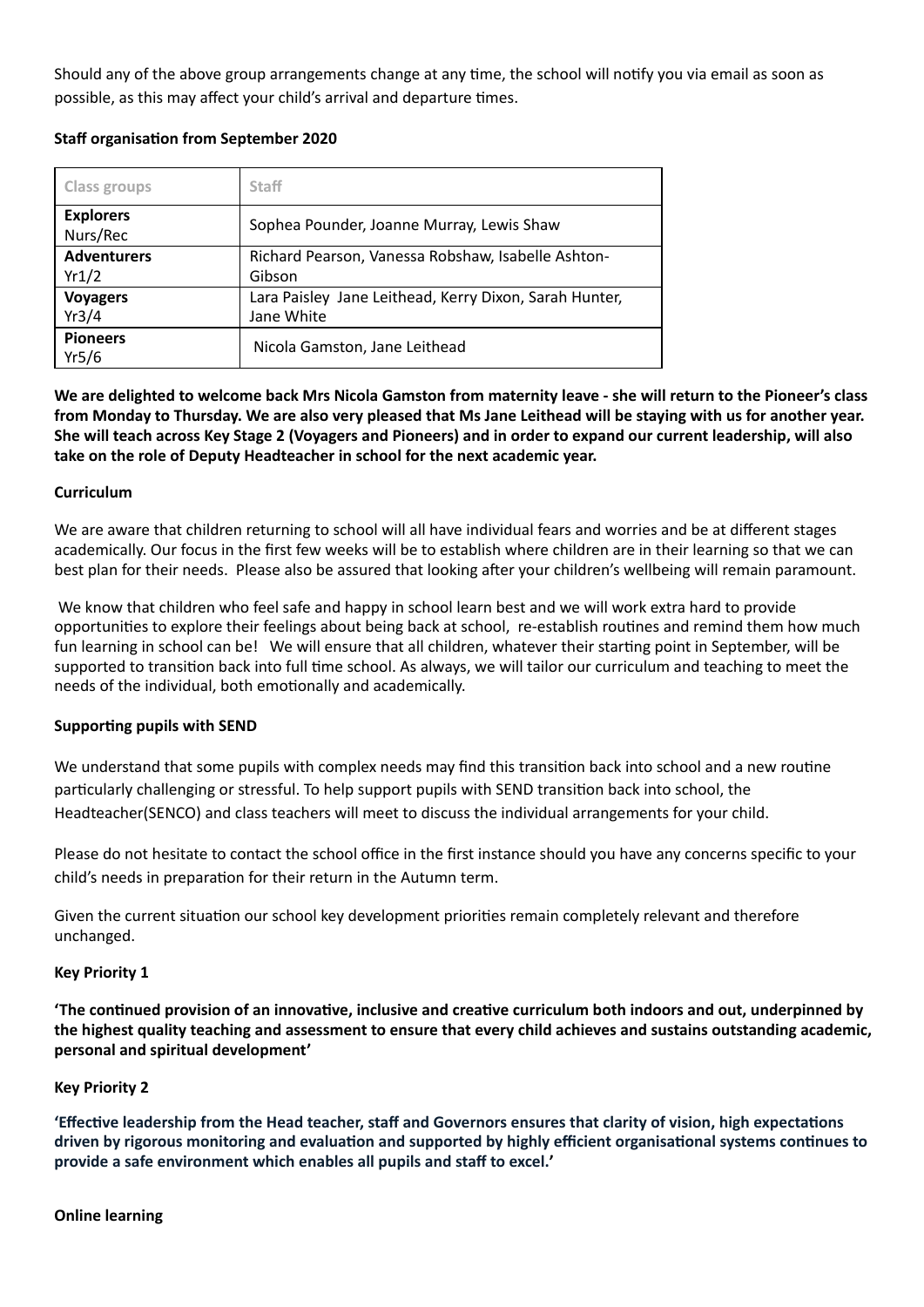Thank you to those of you who provided feedback on our online learning provision over lockdown. Comments were overwhelmingly positive and paid tribute to the level of commitment and hard work the staff and children have shown over the past few months.

We have however, taken on some of the very constructive comments on how we might improve what we do and have incorporated these into our plans for remote learning in the future. The best elements of online learning will still form part of our curriculum delivery moving forward and indeed may need to be an essential part of your child's learning again if there is a local lockdown and our school is closed down.

All remote learning will incorporate high quality online resources and teaching videos, as well as printed worksheets and textbooks for those who do not have computers.

Remote learning will also be provided for any children self-isolating at home.

## **School lunches**

School kitchens will be fully open from the start of the Autumn term and Free school meals (FSM) will be provided as normal. Menus will be shared with you at the start of term.

Pupils will be asked to remain in their designated groups at lunchme and will eat their lunches in **the school hall at staggered times from 11.30 until 1.15.** Infection control and social distancing measures will be in place during lunchtime and all tables and benches will be sanitised after each group has had lunch.

### **Educational visits / clubs**

From the start of the Autumn term, the school plans to resume any non-residential educational visits that are deemed educationally significant. However, we are not currently planning any in the first half term and will make decisions about the residential in the Spring and Summer terms at a later date.

Swimming and after school clubs will not take place in the first half of the Autumn term and we will notify you if **and** when this situation changes.

#### **PE**

Pupils will be kept in their consistent groups, sports equipment thoroughly cleaned between each use by different individual groups, and contact sports avoided.

Outdoor sports will be prioritised where possible, maximising distancing between pupils and paying scrupulous attention to cleaning and hygiene. This is particularly important in sport because of the way in which people breathe during exercise.

Activities such as forest based learning, active miles and making break times and lessons active, will enable pupils to be physically active while encouraging social distancing will be part of our everyday routine.

#### **School uniform**

The school expects all pupils to wear school uniform from the beginning of the Autumn term.

I would like to thank you for your continued hard work and co-operation during the coronavirus pandemic. We are committed to supporting you and your child as they transition back into school routine. I hope that you have a safe and relaxing summer break and we look forward to welcoming all of you back in September.

Kind regards